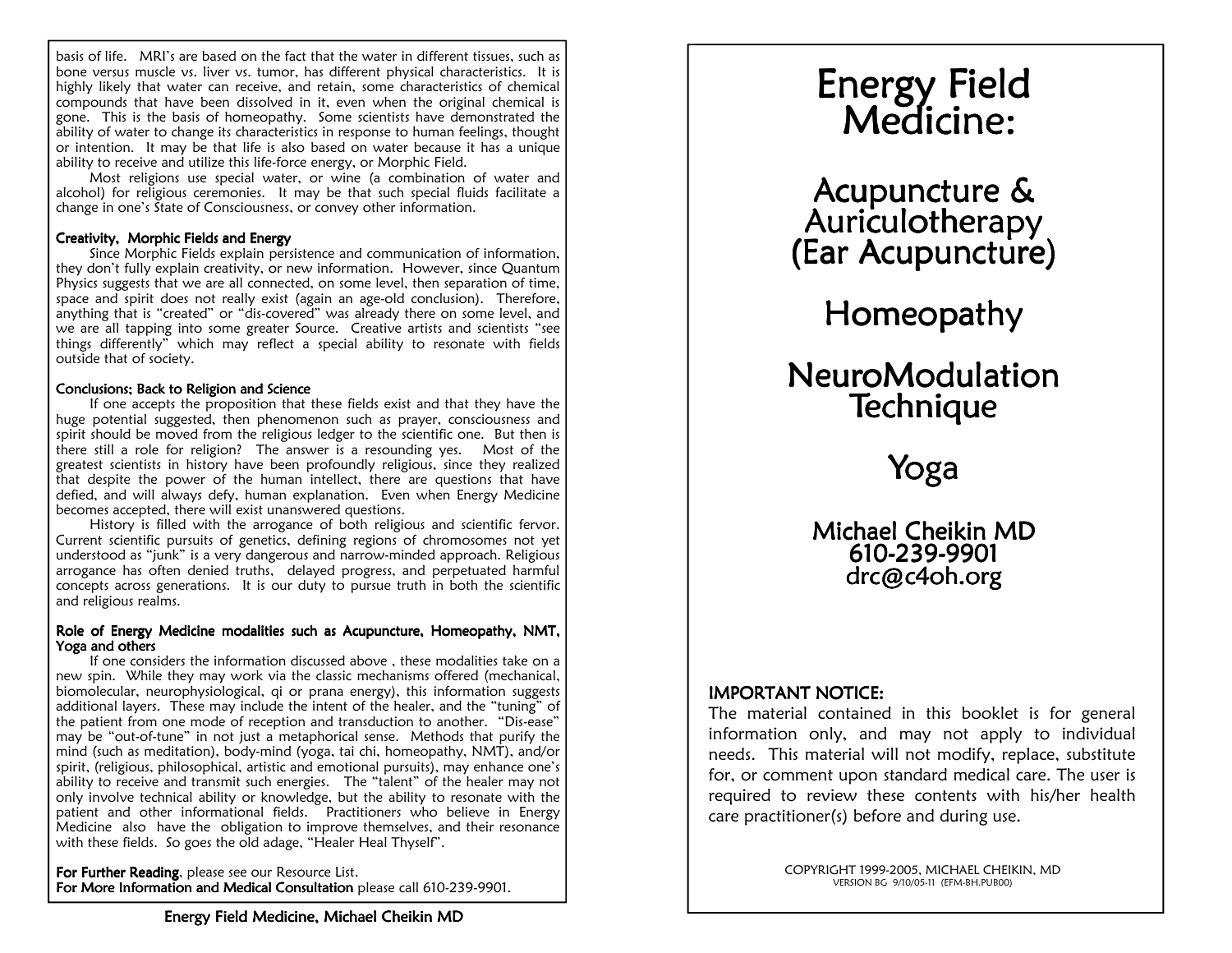### **Introduction**

 This brochure will describe a very exciting series of scientific discoveries and therapies that potentially have the power to prevent, diagnose and heal many conditions for which traditional medicine only offers limited help.

# "Energy" in Eastern Medicine

 Chinese and Indian Medicine, over 5000 years old, have utilized the concept of "energy" since their inception, the Chinese calling it chi or qi, and the Indians calling it prana. Both systems believe that "dis-ease" is due to a blocking of flow of energy along specific pathways and describe a detailed "energy physiology". One symbol for modern medicine, the Caduceus, is in part based on the chakras. Western medicine, while attempting to understand this energy, such as acupuncture meridians, has so far been unsuccessful. Oschman (see Resource List) has suggested these pathways represent fields of electromagnetic energy. Indeed, the heart not



produces a "pulse" of blood, but also of electric and magnetic field, that may have significant though subtle effects on the health of the body.

### Classic Physics: Fields, Force, Energy and Power

 Classical physics, discovered by pioneers such as Galileo, Newton and Maxwell explains that there are many types of fields, and hence many types of forces and energy. Different types of energy can be changed, or transduced, into another. For example, the gravitational energy of water falling or the solar energy of the sun can be transduced into electrical energy. Power is defined as the amount of energy that is produced in a unit of time.

 Science has clarified the relationship between some of these forms of energy, but not others. For example, electrons moving through an electrical field generate a magnetic field around them. However, how other fields work, such as gravitation, are not fully explained. On some intuitive level, they have to connect with each other. Einstein spent much of his career searching for this "unified" field, from which all others are derived.

 It is likely that there are other fields and energies in the Universe. One of these might be a "life force". While these ideas might seem strange, just 400 years ago the idea that the earth circled the sun placed Galileo in jail for much of his life, and 100 years ago, the idea of bacteria, and washing hands, was a strange concept. In this century, a teacher went on trial for teaching about Darwin's theory of evolution. Today's scientific observations that acupuncture, prayer and meditation can influence health seem strange only because we have been taught otherwise our entire lives.

### **Modern Physics**

Einstein, in the early 1900's, through a series of "thought experiments"

# Energy Field Medicine Energy Field Medicine

Russia, it was heresy to argue against the inheritance of acquired characteristics, just as arguing against Darwinian inheritance in our society is deemed unscientific.

**Identical Twins**. Even when separated at birth, twins show the uncanny characteristics of sharing preferences, traits and even dreams. It may be that due to their similarities, they "resonate" with each other and share these experiences.

**Books, Music and Art.** Both fictional and non-fictional writing, and works of music and art, may create our experience by placing us in tune not only with the author, but with all others who have experienced that work over time. The power of classical works may in part be due to the huge resonance over centuries associated with that work.

**Double Blind Placebo Controlled Studies** We know that if the scientist or the subject knows whether one is receiving a true medicine or a placebo, the effect of that knowledge will affect the results of an experiment. How does such knowledge create it's affect? Somehow, the thoughts of the scientist, the subject, or both, can simulate the effects of the drug without the actual administration of that drug. If both are blind to that knowledge, then, theoretically, the effect of the drug or placebo can be studied without the effect of "mind". However, the drug, and placebo have different chemical structures which are known to the scientist, even if blinded. There is therefore a potential resonance between that chemical structure and the thought in the scientist's mind of that structure. So it is possible that supposedly objective studies still have a subjective quality. The more a drug is believed to work, and the more it works, the more it has the potential to work going forward. This is not to say that anything can cure anything; but in cases where chemical reactions are more susceptible to such other forces, such forces may take on a larger role. For example, Morphic fields may not greatly influence the ability of antibiotics to help with a pneumonia, but may do so with middle ear infections, where the totality of the situation is different (the bacterial role is less defined). As another example, with hormones, they may be particularly susceptible to other fields, as their interactions with various receptors and other environmental factors may be influenced by such fields.

# States of Consciousness, Hypnosis and Dreaming

 The word "State", when referring to consciousness, remains a mystery. While there are some tools that can "measure" our state of consciousness, such as being asleep or dreaming, most aspects of consiousness, such as the hypnotic state, cannot be measured or explained scientifically. It is possible that when we change states, we are somehow changing the frequency of our Morphic Fields, like changing the channel on a TV. Each "channel" has different characteristics, strengths and weaknesses. Some psychologists like Howard Gardner talk about "multiple intelligences". It seems that each State brings with it a different style of perception and intelligence. The number of States that we have available, and how accurately we enter and stay in each State, can define certain abilities, and who we are. If (and when) we develop the technology to measure these States of mind, this technology will probably also be able to measure some aspect of these Morphic Fields.

We all have the experience of being of many minds. Part of the human experience is the contradictory nature of human behavior—saying one thing, wanting another, and doing a a third. It may be that these field influences and changes of state literally "change our minds" from moment to moment, from hour to hour, from year to year. Exploration of this work not only can be empowering on an individual level, but on a community and world level.

# Special Properties of Water

Water has properties different from many chemicals which is why it is the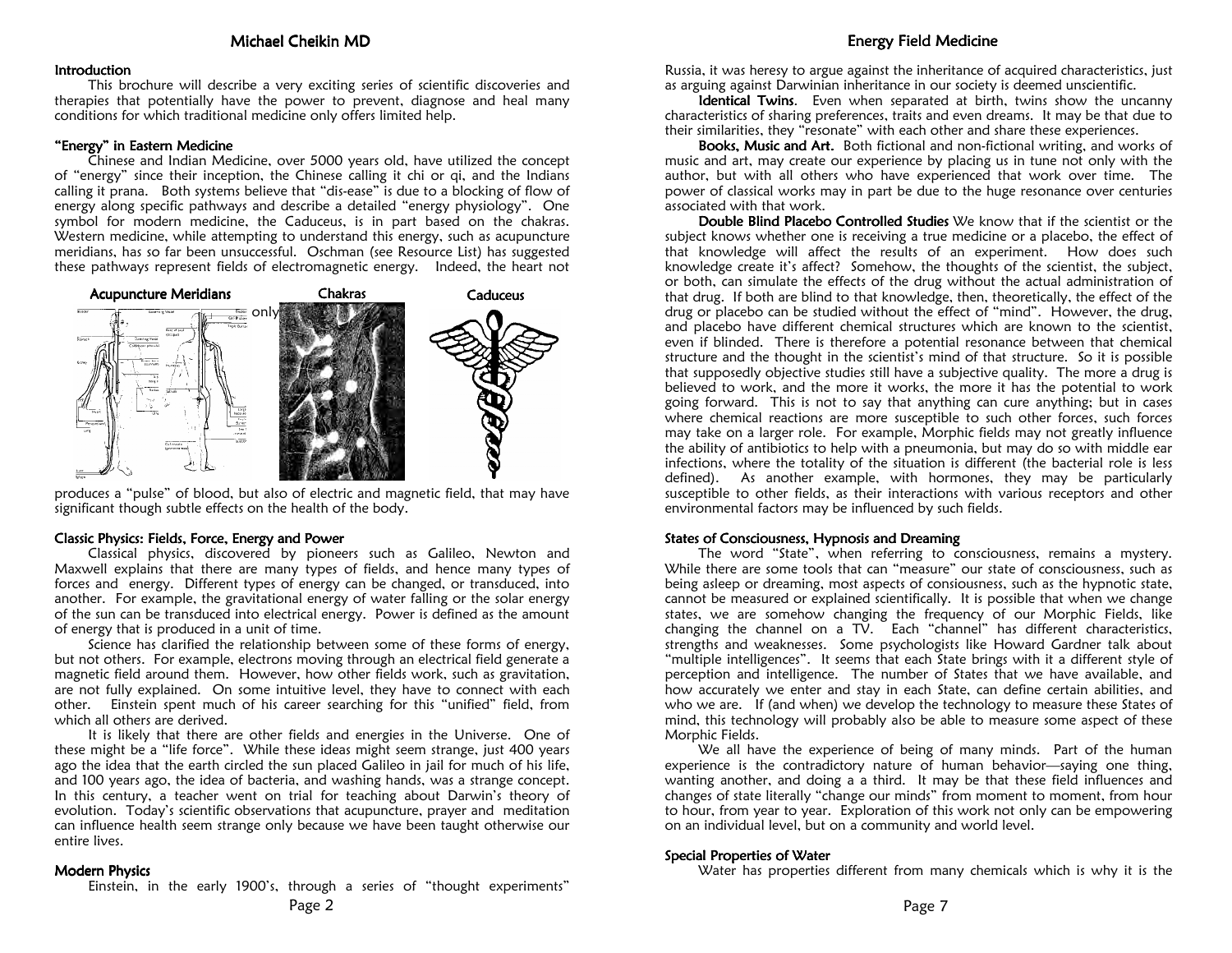species, on the other side of the planet is taught two new tasks, by scientists blind to which one task has been taught previously. The rate of learning of the two new tasks is measured. The task that has been previously taught is learned at a faster rate.

 Two new chemical compounds are synthesized in New York. One of the two is crystallized over and over again. Each time it occurs faster. The second compound is crystallized only once. Then, in England, each compound is crystallized for the "first" time, with the rate of crystallization measured. The one that was crystallized in NY multiple times crystallizes faster in England!

 In summary, the more similar two entities are, the more they resonate together, even if separated by space (and time).

# Mysteries Explained by Morphic Fields

Fetal development and limb regeneration—can easily be explained by the  $\overline{F}$ existence of fields of shape that guide such development. The fact that the fetus must go through a mini-evolution, including gills and tails, suggests that memory of prior experience is contained within these fields;

**Certain Animal Group Behaviors**—the way groups of fish or birds move without crashing, spiders weave their webs, and other complex behavior are easily explained by fields that connect members of the species across space and time;

Consistency of Human Signature across sizes—if one makes a small signature on an index card, and a very large one on a blackboard, they will have the same shape, despite the fact that the two tasks require completely different sets of muscles. Most specific muscle tasks require extensive practice, such as gymnastics on a balance beam. This reproduction of shape despite the change of motor pattern suggests a governing field;

**Effect of Prayer**—there are studies that prove in a scientifically rigorous way ("double blind") that a group of people praying can affect the health of a subject. This effect is not bound by space; it can be equally effective at a distance;

**The Placebo Effect**— the intent of the healer and patient can affect outcome in a very powerful way. Currently, the placebo affect is perceived as an obstacle to scientific progress, since it can confound experiments. In the future, we will learn to utilize this effect to it's maximum benefit. What if the most powerful drugs could be administered mentally and therefore avoid the side effects and the cost! (the drug companies would love this!)

Hypnotic Feats—in the hypnotic state, people can instantaneously access abilities that they never before used or practiced. These feats can be physical, mental, and creative. There is lots of documented evidence of this effect. The hypnotic State remains a mystery, and is only one of many States that allows one's potential to be realized (see below on States of Consciousness).

Idiot Savants—who demonstrate truly mysterious abilities, such as playing complex piano pieces by ear without practice, not only requiring auditory processing but amazing motor skills! As their minds "tune" into a special Source, it seems that their minds cannot tune into "regular" social and cognitive skills/fields, which explains the "idiot" part.

### Additional Implications of Morphic Fields

**Self-resonance.** Our individual memories and habits may be due to our own resonance with ourselves.

Family Histories and Inheritance. The tendency for families to share characteristics may be due to resonance of fields in addition to, genetic inheritance. The passing on of "acquired characteristics", behaviors, or certain memories may occur from one generation to the next through the influence of fields. This type of inheritance, called Lamarkian Inheritance, was popular until the time of Darwin. In discovered his famous equation,  $e{=}\text{mc}^2$  showing that matter and energy are made of the same "stuff". This discovery was revolutionary in it's implications:

 1) Since everything, including matter, is made of energy, then human consciousness can be described as "energy becoming aware of itself". It therefore suggests that our consciousness is "one" with all of the universe.

 2) As we "zoom in" on molecules, then atoms, then electrons and other subatomic particles, at a certain level all we see is space and waves of energy or information. Therefore, while on one level we are solid beings, on another level we are just waves of energy in mostly empty space!

 3) Time and space are in someway interchangeable and relative (the "theory of relativity")—that under certain conditions, time can go slower, and objects such as electrons (?consciousness too?) can "exist" in several places at the same time!

 4) All these conclusions were postulated by the Indians—both the Asian Indian cultures of thousands of years ago, as well as American Indians. These cultures talk of everything being endowed with "spirit", that all things are connected, and that there is a connection between things of today with those of yesterday and tomorrow (i.e. time is relative).

 5) If gravitational attraction occurs at the speed of light, then this implies a communication between two attracted objects faster than the speed of light. Indeed recent experiments have demonstrated that information can travel faster than the speed of light, which suggests that even Einstein's theories need upgrades!

# Waves and Resonance

 Light, sound and other forms of energy travel in waves. Waves have the characteristic of frequency (how fast they oscillate) and amplitude (height). One object generating waves, such as sound, can cause another object to oscillate if the second is "tuned" to that frequency. For example, the phenomenon of a crystal glass breaking when a certain note is sung is due to the glass "resonating", at that frequency, which means that it absorbs the energy contained in the wave. When we tune a radio, we are causing a resonance between the radio's circuits and the specific frequency of the station in which we are interested. Just as important, the radio is not resonating with all the other frequencies that are in the airwaves.

# The  $TV$  Analogy

 When one receives a broadcast on a TV, the sounds and images that are produced by the machine is not the creator of the image. The TV converts (transduces) these electromagnetic waves (energy) into images and sounds. If one destroys the TV, it does not negate the existence of these TV waves. If the TV is improperly tuned, the images or sounds may be distorted, but it does not mean that the waves themselves are distorted. If one part of the TV is broken, one might only receive the sounds or the images but not both. Again this does not mean that the TV is creating or negating the different parts of the signal, it's just that it can't receive the entire signal.

 Likewise, the question of whether the brain is the creator or receiver of mind is an age-old philosophical issue. Recent theories of "Morphic Fields" (see below) suggests that, at least in part, mind is externally derived. However, since we all have uniqueness as receivers and transducers of mind, we do not receive the fields in exactly the same way. At any moment, we are surrounded by an infinite number of fields; how we integrate such a symphony of fields defines in many ways who we are as individuals in mental, chemical and other manifestations.

 In addition, if our "antenna" is bent, broken or improperly aimed, we may not receive as pure a signal as is our potential. Thus, methodologies that purify our minds, bodies and spirits enable us to better receive these energies, and thus improve our health and creativity.